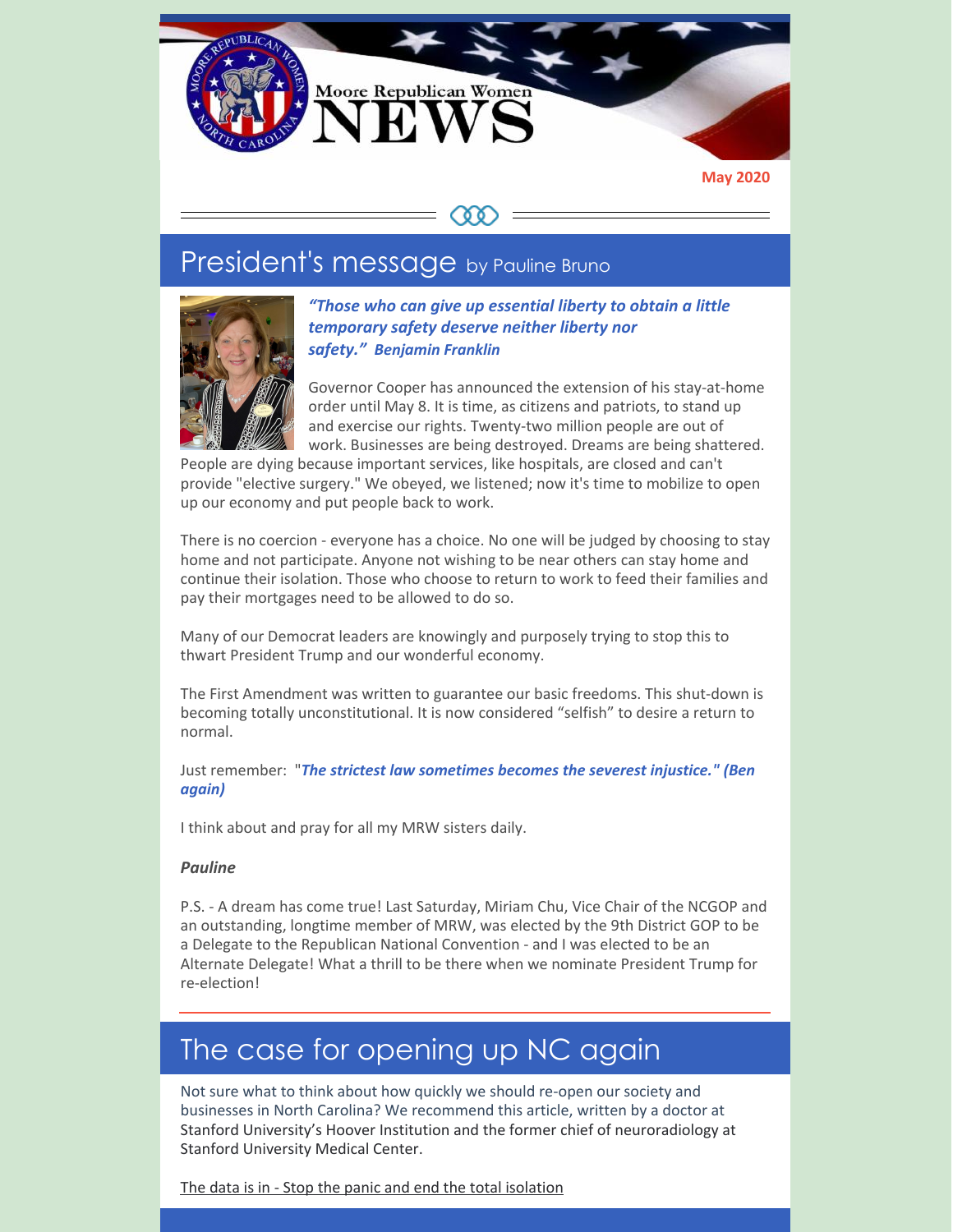## Here's what's happening with proposed changes to NC voting procedures by Peggy Smetana

A few days ago, we asked you to make your voice heard on the proposed changes on voting procedures during the COVID crisis. Many of you did. Peggy Smetana, one of our MRW members, listened to and commented at the public hearing. Here are her observations of what transpired:

#### **Feedback on NC State Board of Election's (SBE) public hearing webinar and efforts to increase fraud possibilities**

The NC State Board of Elections held a public hearing via webinar on Monday, April 20, to allow people to give their input on a proposed change to increase the power of the Executive Director of the State Board of Elections (Karen Brinson Bell, appointed by Gov. Cooper). The proposed change would allow her to have emergency powers to change voting procedures in the event of a disease epidemic. She already has the power in case of a natural disaster, extremely inclement weather or armed conflict.

The only issue of the public hearing was the proposed change involving a disease epidemic.

The vast majority people who spoke at the webinar strongly opposed the increased authority and believed that early voting, absentee voting, and remedial measures at the polls could assure safe voting.

The public hearing did NOT take comments on the SBE proposals to the General Assembly including expanded options (fax, email, or phone, online portal) for absentee requests, eliminating the need for witness signatures on the absentee ballot requests, allowing owners or employees of nursing homes to help voters with requesting, voting, or returning the voters' absentee ballots.

The full proposal of the SBE to the General Assembly is **[here](https://files.constantcontact.com/30571cb6701/40f08f00-a216-4135-8993-800cad3372e5.pdf)**.

*The General Assembly appears to be resisting the SBE [proposals.](https://ncleg.gov/documentsites/committees/house2019-199/Continuity of State Operations Working Group/4-21-20/2019  -STfzp-Bill summary.pdf)*A bill drafted by the Continuity of State Operations Working Group directs State agencies to exercise regulatory flexibility during the coronavirus emergency, but excludes the State Board of Elections from the definition of State agencies.

We need to help the General Assembly to continue resisting the Board of Elections attempts to usurp powers.

We urge you to contact: Jamie Boles (919) 733-5903 [Jamie.Boles@ncleg.net](mailto:Jamie.Boles@ncleg.net) Allen McNeill (919) 715-4946 [Allen.McNeill@ncleg.net](mailto:Allen.McNeill@ncleg.net) Tom McInnis (919) 733-5953 [Tom.McInnis@ncleg.net](mailto:Tom.McInnis@ncleg.net)

# Membership report by Mariann Benway

#### **Membership Directory to be printed soon...**

We are now preparing our directory to be printed. Please note: If you have moved recently or changed anything regarding your contact information (address, phone, email), contact [Mariann](mailto:mariannbenway@me.com) Benway ASAP. We want to make sure your info is correct!

While we don't print the email address in the directory, we do need it if you want to receive the MRW newsletter and other important communications.

## Welcome to these new members:

- Emily Stack
- **Sarah Slusser**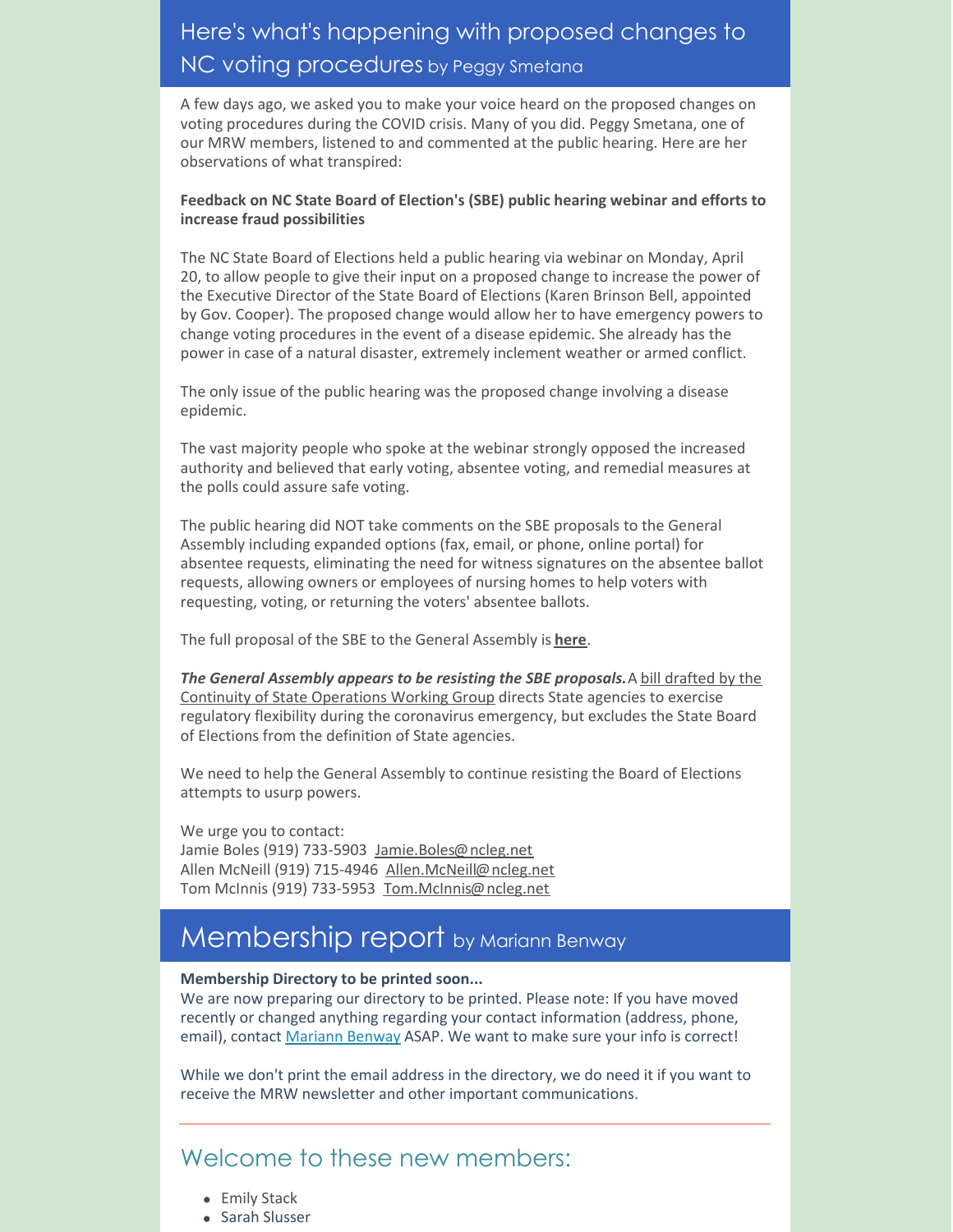## Make a THANKFUL video for our Facebook page!



The past month has been very strange for all of us. We are home, trying to find ways we can help others who have been affected by the COVID virus. Here's something you can do to help cheer everyone up: Make a short video of what you're thankful for! We will post it to our **[Facebook](https://www.facebook.com/www.mrwnc.org/) page** to share with others.

Here are the **quick and easy [instructions](https://files.constantcontact.com/30571cb6701/59139cbe-7e7c-436c-8e37-eb02963f57e6.pdf)** on how to create your 15-40 second video and get it posted.

## Support FOOD



You may be looking for ways to help local restaurants during the COVID crisis. The Moore County GOP has a worthy project for your consideration: **"F.O.O.D. - Feeding Our Own with Determination."**

The Moore County GOP is donating \$5,000 to the Sandhills Food Bank, and the MCGOP asks that MRW

Members and friends match that donation by supporting our local restaurants to ensure they stay in business. Here's what you do:

- Simply purchase a gift card from a locally owned restaurant. When you purchase the gift card, tell the restaurant that this is a Republican project, and take a "selfie." Then "record" your purchase by clicking [here](https://mcgopnc.wufoo.com/forms/phnlwm811aacpg/) and telling the MCGOP the details of your purchase, as well as including your "selfie."
- Use the gift card now or later.
- Or consider gifting the card to someone in need, or to our local Military Missions In Action office to help a veteran, or to a health care worker, EMT, or other first responder.

For more information, go **[here](https://moore.nc.gop/food_program)**.

### Ways and Means report



Obviously since we are not able to hold our luncheons, our fundraising efforts through sale of items have been curtailed. We hope we'll be able to get going on that once again in June.

For your consideration: Since you can't pay \$20 for our May luncheon, donate that amount (or whatever amount you like)

to MRW for use in the community and for our political action activities. Just make out your check to "MRW" and mail it to: PO Box 3654 , Pinehurst, NC 28374. We always put your donations to good use!

### Don't forget to collect your box tops!

We support **The Academy of Moore County**by cutting out and donating Box Tops for Education. The Box Top coupons are located on the exterior packaging of the products listed **[here](https://files.constantcontact.com/30571cb6701/df41b08e-5be3-4a62-982f-66e5a88069f3.pdf)**.

Then, next time we have a luncheon, bring them in and look for a poster and jar at the Caring for America table. You can put your Box Tops in there.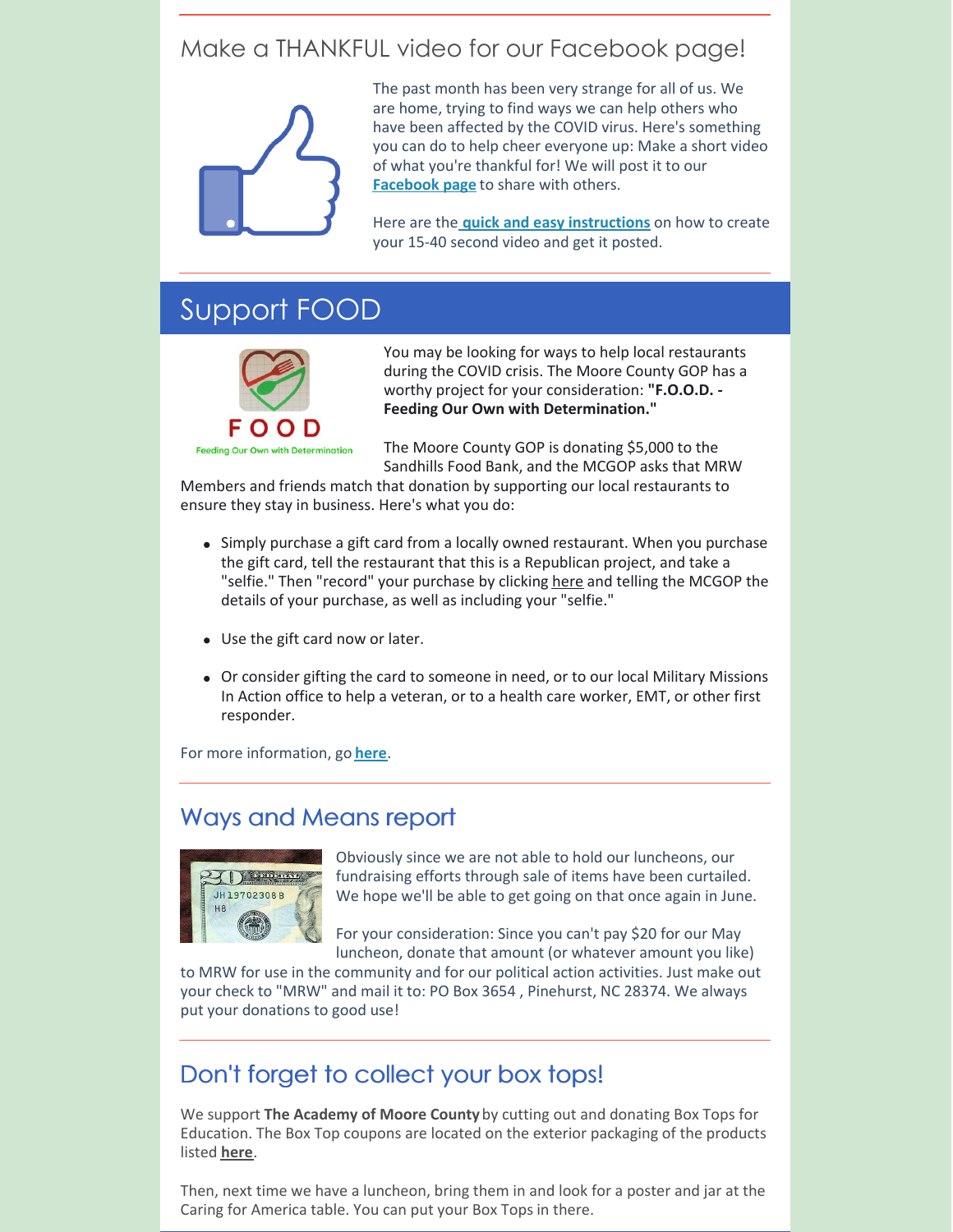# Gotta keep smiling!









**Commercials in 2030 will be** like: Were you or someone you know overly exposed to hand sanitizer, Lysol, or bleach during the 2020 Coronavirus pandemic? If so you maybe eligible for compensation